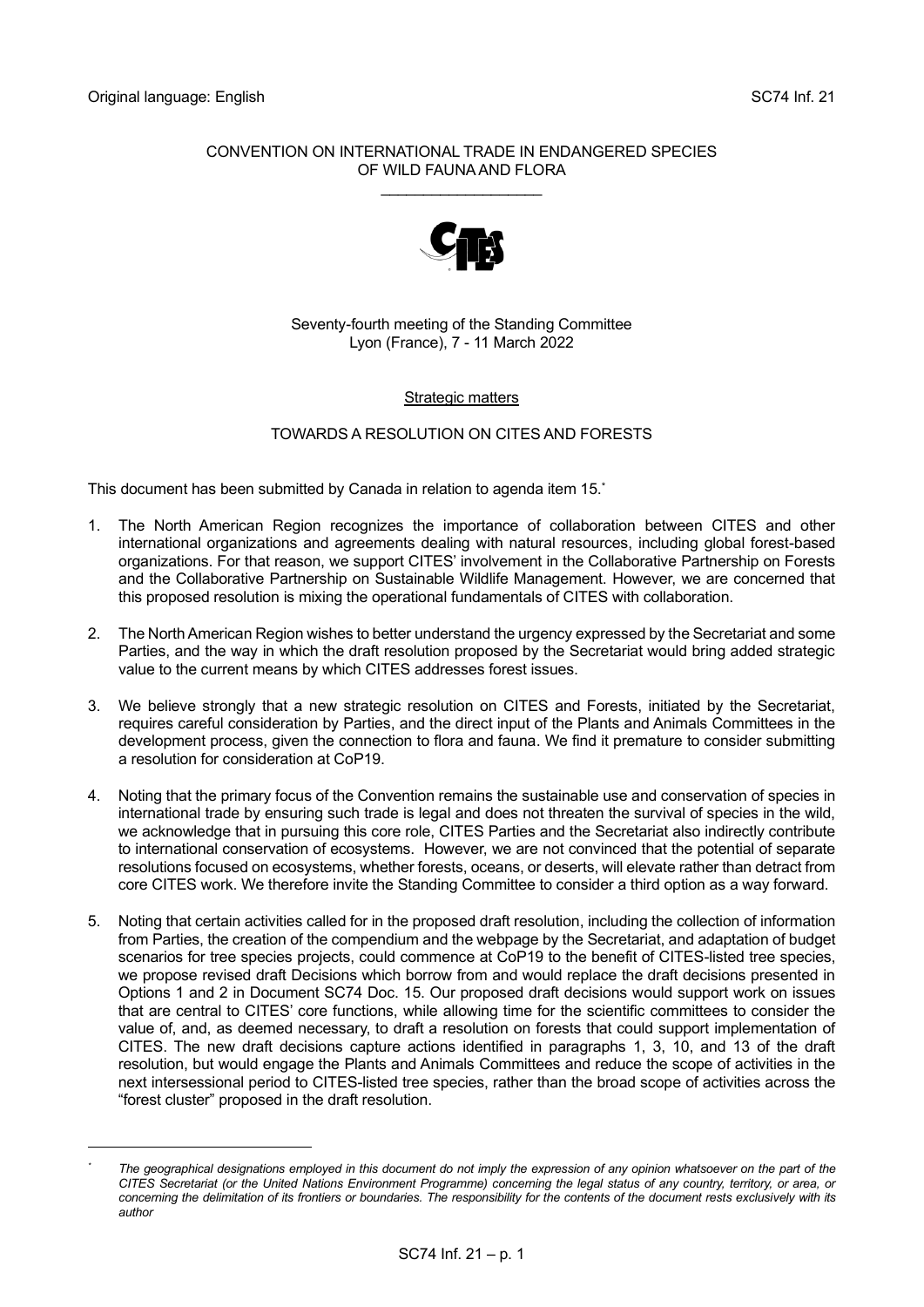## *19.AA Directed to the Secretariat*

The Secretariat shall:

- a) In collaboration with the Plants Committee, develop a compendium of activities in Resolutions and Decisions that are relevant to CITES-listed tree species, and make the compendium available on the CITES website;
- b) create a dedicated webpage to share information about CITES and Forests;
- c) issue a notification to Parties to gather information on their activities and programmes that support the Resolutions and Decisions identified in the compendium;
- d) provide information for input and consideration to the 33nd and 27th meetings of the Plants and Animals Committees, respectively, that may inform implementation of Decision 19.BB; and
- e) provide a report to the Standing Committee on the implementation of these Decisions at its XX meeting.

### *19.BB Directed to the Plants Committee (and the Animals Committee, as appropriate)*

The Committees shall:

- a) In collaboration with the Secretariat, develop a compendium of activities in Resolutions and Decisions that are relevant to CITES-listed tree species to inform work under Decision 19.AA, taking note of their prioritization where applicable, including as established by the Committee work plans for the 2022-2025 intersession;
- b) The Committees shall consider the value of developing a possible new strategic resolution on CITES and forests, as outlined in document PC25 Doc. 12, and document PC25 Doc. 12 Addendum, and taking into consideration document SC74 Doc. 15; and
- c) prepare an overview of the issue from a technical and scientific perspective; and provide its recommendations for consideration of the Standing Committee.

### *19.CC Directed to Parties*

Parties are encouraged to:

- a) Take account of the coherence between CITES and the international bodies that address the conservation of forests and forest-dependent species, including but not limited to the United Nations Strategic Plan for Forests 2017-2030, SC74 Doc. 15, and the work plans of the Collaborative Partnership on Forests' (CPF) and the Collaborative Partnership on Sustainable Wildlife Management (CPW);
- b) Share with the Secretariat for publication on the website outputs, outcomes and progress derived from the implementation of such initiatives that support the Resolutions and Decisions listed in the compendium.

### *19.DD Directed to the Standing Committee*

The Standing Committee shall:

- a) Consider the report from the Secretariat on the implementation of Decisions 19.AA and 19.CC, and recommendations of the Committees under Decision 19.BB;
- b) develop recommendations, as appropriate, which may include identifying existing Resolutions that would need to be revised or repealed, and new resolutions that may be needed; and
- c) provide recommendations to the 20th meeting of the Conference of the Parties.
- 6. We urge Standing Committee Members to support the draft decisions we have proposed, which merge and build on elements of Options 1 and 2, to facilitate awareness raising about the Convention's role in the